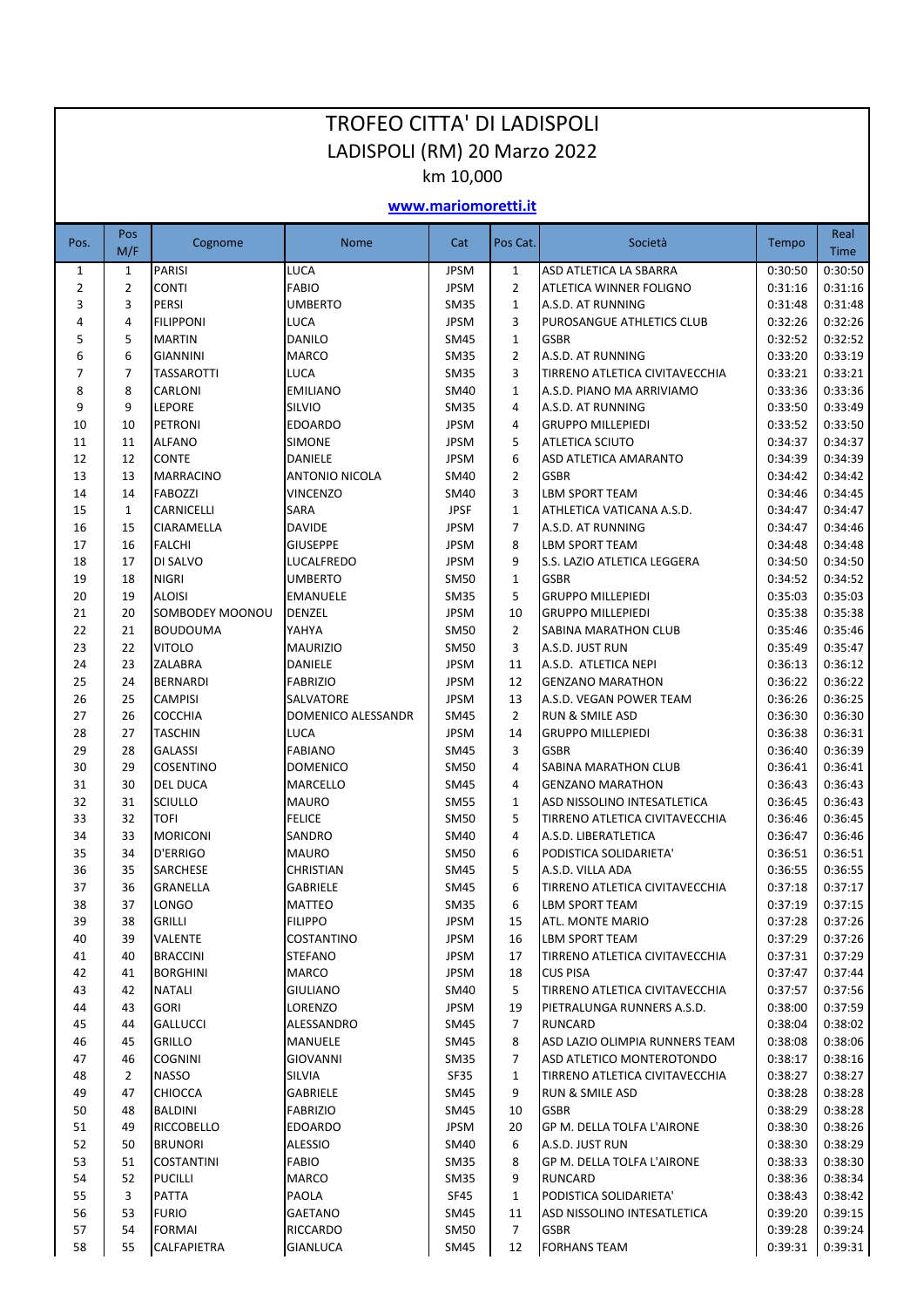| 59  | 56             | PASQUALETTI             | <b>MATTIA</b>                 | JPSM        | 21             | ATL. CASTELLO                  | 0:39:32 | 0:39:27 |
|-----|----------------|-------------------------|-------------------------------|-------------|----------------|--------------------------------|---------|---------|
| 60  | 57             | <b>CANTERI</b>          | <b>SIRO</b>                   | <b>SM35</b> | 10             | A.S.D. ATL. VILLA GUGLIELMI    | 0:39:33 | 0:39:27 |
| 61  | 58             | <b>DE CARLI</b>         | <b>FABRIZIO</b>               | <b>SM55</b> | $\overline{2}$ | ASD TALENTI RUNNING TEAM ROMA  | 0:39:42 | 0:39:41 |
| 62  | 59             | <b>VIGLIOTTI</b>        | <b>GIULIANO</b>               | SM45        | 13             | <b>ASD ROMATLETICA</b>         | 0:39:43 | 0:39:41 |
| 63  | 4              | <b>SCHISTOCHEILI</b>    | <b>KALLIOPI</b>               | <b>SF40</b> | $\mathbf{1}$   | <b>ASD ROMATLETICA</b>         | 0:39:46 | 0:39:44 |
| 64  | 60             | <b>TESSITORE</b>        | ZACCARIA                      | SM40        | $\overline{7}$ | POLISPORTIVA MONTALTO ASD      | 0:39:50 | 0:39:48 |
| 65  | 61             | <b>GUIDA</b>            | VALERIO                       | <b>SM35</b> | 11             | TIRRENO ATLETICA CIVITAVECCHIA | 0:40:01 | 0:39:58 |
| 66  | 62             | <b>FURLAN</b>           | <b>CLAUDIO</b>                | SM60        | $\mathbf{1}$   | TIRRENO ATLETICA CIVITAVECCHIA | 0:40:01 | 0:39:59 |
| 67  | 63             | <b>ROSSI</b>            | MASSIMILIANO                  | SM45        | 14             | PUROSANGUE ATHLETICS CLUB      | 0:40:03 | 0:39:58 |
| 68  | 64             | <b>FERRI</b>            | <b>FABRIZIO</b>               | SM45        | 15             | <b>GRUPPO MILLEPIEDI</b>       | 0:40:06 | 0:40:04 |
| 69  | 65             | <b>BIZZARRI</b>         | <b>NICOLA</b>                 | SM45        | 16             | <b>GSBR</b>                    | 0:40:13 | 0:40:10 |
| 70  | 66             | <b>MOSTORINO RIVERA</b> | <b>WILLIAM ALFREDO</b>        | SM45        | 17             | <b>G.S. CAT SPORT ROMA</b>     | 0:40:16 | 0:40:13 |
| 71  | 67             | <b>DEMARTIS</b>         | <b>FEDERICO</b>               | SM45        | 18             | ATL. 90 TARQUINIA              | 0:40:21 | 0:40:19 |
| 72  | 68             | <b>MODENA</b>           | <b>ROBERTO</b>                | SM45        | 19             | A.S.D. VILLA ADA               | 0:40:23 | 0:40:19 |
| 73  | 69             | <b>BRUTI</b>            | <b>EMILIANO</b>               | SM45        | 20             | <b>RUNCARD</b>                 | 0:40:32 | 0:40:25 |
| 74  | 70             | <b>GRECO</b>            | <b>ETTORE</b>                 | SM60        | $\overline{2}$ | AS.TRA. ROMA                   | 0:40:33 | 0:40:31 |
| 75  | 71             | <b>MARTINI</b>          | ANDREA                        | <b>SM50</b> | 8              | ASD TALENTI RUNNING TEAM ROMA  | 0:40:34 | 0:40:30 |
| 76  | 72             | <b>GAROFALO</b>         | <b>LIBORIO</b>                | SM50        | 9              | ASD SPARTAN SPORT ACADEMY      | 0:40:36 | 0:40:31 |
| 77  | 73             | <b>CAPOCCIA</b>         | STEFANO                       | SM55        | 3              | PODISTICA SOLIDARIETA'         | 0:40:37 | 0:40:36 |
| 78  | 74             | <b>COPPA</b>            | <b>GIANFRANCO</b>             | SM60        | 3              | <b>RUNCARD</b>                 | 0:40:39 | 0:40:37 |
| 79  | 75             | LAMASTRA                | SAVINO                        | SM55        | 4              | TIRRENO ATLETICA CIVITAVECCHIA | 0:40:40 | 0:40:38 |
| 80  | 5              | <b>PARTRIDGE</b>        | <b>ELIZABETH OLIVET</b>       | SF35        | $\overline{2}$ | A.S.D. PIANO MA ARRIVIAMO      | 0:40:40 | 0:40:33 |
| 81  | 6              | <b>NASH</b>             | <b>CHIARA</b>                 | <b>SF35</b> | 3              | GIOVANNI SCAVO 2000 ATL.       | 0:40:51 | 0:40:49 |
| 82  | 76             | ARDIZZONE               | ANDREA                        | SM45        | 21             | A.S.D. JUST RUN                | 0:40:52 | 0:40:48 |
| 83  | 77             | LEONARDI                | PAOLO                         | SM45        | 22             | ASD SEMPRE DI CORSA TEAM       | 0:40:54 | 0:40:48 |
| 84  | 78             | <b>GIOVANNINI</b>       | <b>GIACOMO</b>                | <b>JPSM</b> | 22             | <b>ATLETICOM ASD</b>           | 0:40:55 | 0:40:49 |
| 85  | 79             | <b>STRIVIERI</b>        | ALESSANDRO                    | SM45        | 23             | <b>GRUPPO MILLEPIEDI</b>       | 0:41:00 | 0:40:55 |
| 86  | 80             | <b>BRACCINI</b>         | <b>GIULIO</b>                 | SM50        | 10             | TIRRENO ATLETICA CIVITAVECCHIA | 0:41:03 | 0:41:00 |
| 87  | 81             | <b>RINCHIUSI</b>        | <b>EMANUELE TANCRED</b>       | SM45        | 24             | A.S.D. ATLETICA NEPI           | 0:41:11 | 0:41:02 |
| 88  | $\overline{7}$ | CARDARELLI              | <b>FABIOLA</b>                | SF45        | $\overline{2}$ | HILOVERUN ATHLETIC TERNI       | 0:41:12 | 0:41:11 |
| 89  | 82             | <b>MAPPA</b>            | <b>STEFANO</b>                | SM60        | 4              | <b>FORHANS TEAM</b>            | 0:41:14 | 0:41:10 |
| 90  | 83             | <b>TESSICINI</b>        | <b>FEDERICO</b>               | <b>SM35</b> | 12             | ASD ATLETICO MONTEROTONDO      | 0:41:17 | 0:41:14 |
| 91  | 8              | <b>BARBERINI</b>        | <b>MICHELA</b>                | SF35        | 4              | ATLETICA WINNER FOLIGNO        | 0:41:21 | 0:41:21 |
| 92  | 84             | <b>ALBA</b>             | <b>GIANLUCA</b>               | <b>SM50</b> | 11             | PODISTICA SOLIDARIETA'         | 0:41:22 | 0:41:18 |
| 93  | 85             | DE CARVALHO             | <b>ANTONIO CARLOS</b>         | SM60        | 5              | AS.TRA. ROMA                   | 0:41:23 | 0:41:21 |
| 94  | 86             | <b>PANTALLA</b>         | <b>FABIO ALDO</b>             | <b>SM35</b> | 13             | ATLETICA WINNER FOLIGNO        | 0:41:25 | 0:41:25 |
| 95  | 87             | <b>DI PIETRO</b>        | <b>FABRIZIO</b>               | <b>SM55</b> | 5              | ATLETICA FIANO ROMANO          | 0:41:31 | 0:41:28 |
| 96  | 88             | <b>URSINO</b>           |                               | <b>SM50</b> | 12             | <b>RUNCARD</b>                 | 0:41:37 | 0:41:29 |
| 97  | 89             | <b>ROSSI</b>            | ALESSANDRO<br><b>GIUSEPPE</b> | SM45        | 25             | <b>RUNCARD</b>                 | 0:41:39 | 0:41:31 |
| 98  | 90             | <b>FRANZESE</b>         | <b>MICHELE</b>                |             | $\mathbf{1}$   | ASD ATLETICA LA SBARRA         | 0:41:43 | 0:41:40 |
| 99  | 91             | LIBERATI                |                               | SM65        | 6              | <b>RUNCARD</b>                 | 0:41:52 | 0:41:47 |
|     |                | <b>GUADAGNINI</b>       | <b>ROBERTO</b>                | <b>SM55</b> |                |                                | 0:41:55 |         |
| 100 | 92             |                         | LIBERATO                      | SM40        | 8              | A.S.D. AT RUNNING              |         | 0:41:50 |
| 101 | 93             | <b>ILARDI</b>           | ASH                           | SM45        | 26             | <b>G.S. CAT SPORT ROMA</b>     | 0:41:59 | 0:41:56 |
| 102 | 94             | <b>ROSSI</b>            | PINO                          | SM45        | 27             | A.S.D. PODISTICA APRILIA       | 0:42:09 | 0:41:58 |
| 103 | 95             | <b>ZOFFOLI</b>          | <b>GIOVANNI</b>               | <b>JPSM</b> | 23             | A.O.C. TEAM - ASD              | 0:42:17 | 0:42:14 |
| 104 | 96             | <b>CAPUANO</b>          | PAOLO                         | SM50        | 13             | S.S. LAZIO ATLETICA LEGGERA    | 0:42:21 | 0:42:17 |
| 105 | 97             | <b>IACOVACCI</b>        | <b>FILIPPO</b>                | SM45        | 28             | 101 RUNNING ASD                | 0:42:21 | 0:42:15 |
| 106 | 9              | MARTINELLI              | ANGELA                        | SF45        | 3              | LBM SPORT TEAM                 | 0:42:23 | 0:42:21 |
| 107 | 98             | ZANCHE'                 | LUCA                          | SM45        | 29             | ASD ATLETICO MONTEROTONDO      | 0:42:26 | 0:42:21 |
| 108 | 99             | <b>DE STEFANO</b>       | <b>MICHELE</b>                | SM35        | 14             | S.S. LAZIO ATLETICA LEGGERA    | 0:42:27 | 0:42:25 |
| 109 | 100            | <b>BLANDINO</b>         | ANDREA                        | SM45        | 30             | ITALIANA RUNNING A.S.D.        | 0:42:31 | 0:42:27 |
| 110 | 101            | PALLOTTINI              | LUIGI                         | <b>SM55</b> | 7              | A.S.D. AT RUNNING              | 0:42:32 | 0:42:25 |
| 111 | 102            | <b>CASCIARO</b>         | PASQUALE MAURIZI              | SM40        | 9              | RUNCARD                        | 0:42:34 | 0:42:27 |
| 112 | 103            | <b>PROIETTI</b>         | ANDREA                        | <b>JPSM</b> | 24             | <b>LBM SPORT TEAM</b>          | 0:42:35 | 0:42:29 |
| 113 | 104            | <b>CAMILLI</b>          | ALESSIO                       | SM50        | 14             | A.S.D. JUST RUN                | 0:42:36 | 0:42:32 |
| 114 | 105            | PIERONI                 | RENZO                         | SM65        | $\overline{2}$ | AS.TRA. ROMA                   | 0:42:39 | 0:42:36 |
| 115 | 106            | <b>COLASANTE</b>        | <b>RICCARDO</b>               | SM45        | 31             | <b>GRUPPO MILLEPIEDI</b>       | 0:42:44 | 0:42:37 |
| 116 | 10             | <b>PERSI</b>            | <b>ELISA</b>                  | SF40        | $\overline{2}$ | ASD ATLETICO MONTEROTONDO      | 0:42:48 | 0:42:40 |
| 117 | 107            | DI MASCIO               | <b>GIANLUCA</b>               | SM40        | 10             | A.S.D. JUST RUN                | 0:42:49 | 0:42:39 |
| 118 | 11             | <b>ARNAUD PERALTA</b>   | VIRGINIA                      | SF35        | 5              | A.S.D. ATLETICA NEPI           | 0:42:54 | 0:42:51 |
| 119 | 12             | <b>BALWAS</b>           | <b>WIOLETTA</b>               | SF45        | 4              | <b>GRUPPO MILLEPIEDI</b>       | 0:42:54 | 0:42:50 |
| 120 | 108            | DI BERNARDINI           | ANDREA                        | <b>JPSM</b> | 25             | RUNCARD                        | 0:43:00 | 0:42:52 |
| 121 | 109            | <b>PAPI</b>             | PAOLO                         | SM55        | 8              | S.S. LAZIO ATLETICA LEGGERA    | 0:43:02 | 0:42:58 |
| 122 | 110            | <b>CACCIOTTI</b>        | <b>FABRIZIO</b>               | SM45        | 32             | LBM SPORT TEAM                 | 0:43:03 | 0:42:52 |
| 123 | 111            | <b>VIRGA</b>            | SANDRO                        | SM35        | 15             | PODISTICA POMEZIA A.S.D.       | 0:43:06 | 0:43:04 |
| 124 | 112            | AMICI                   | ALESSANDRO                    | SM40        | 11             | <b>ATLETICA PEGASO</b>         | 0:43:09 | 0:42:52 |
| 125 | 113            | SOSPIZIO                | ALESSANDRO                    | <b>SM50</b> | 15             | ASD RUNNERS FOR EMERGENCY      | 0:43:11 | 0:43:02 |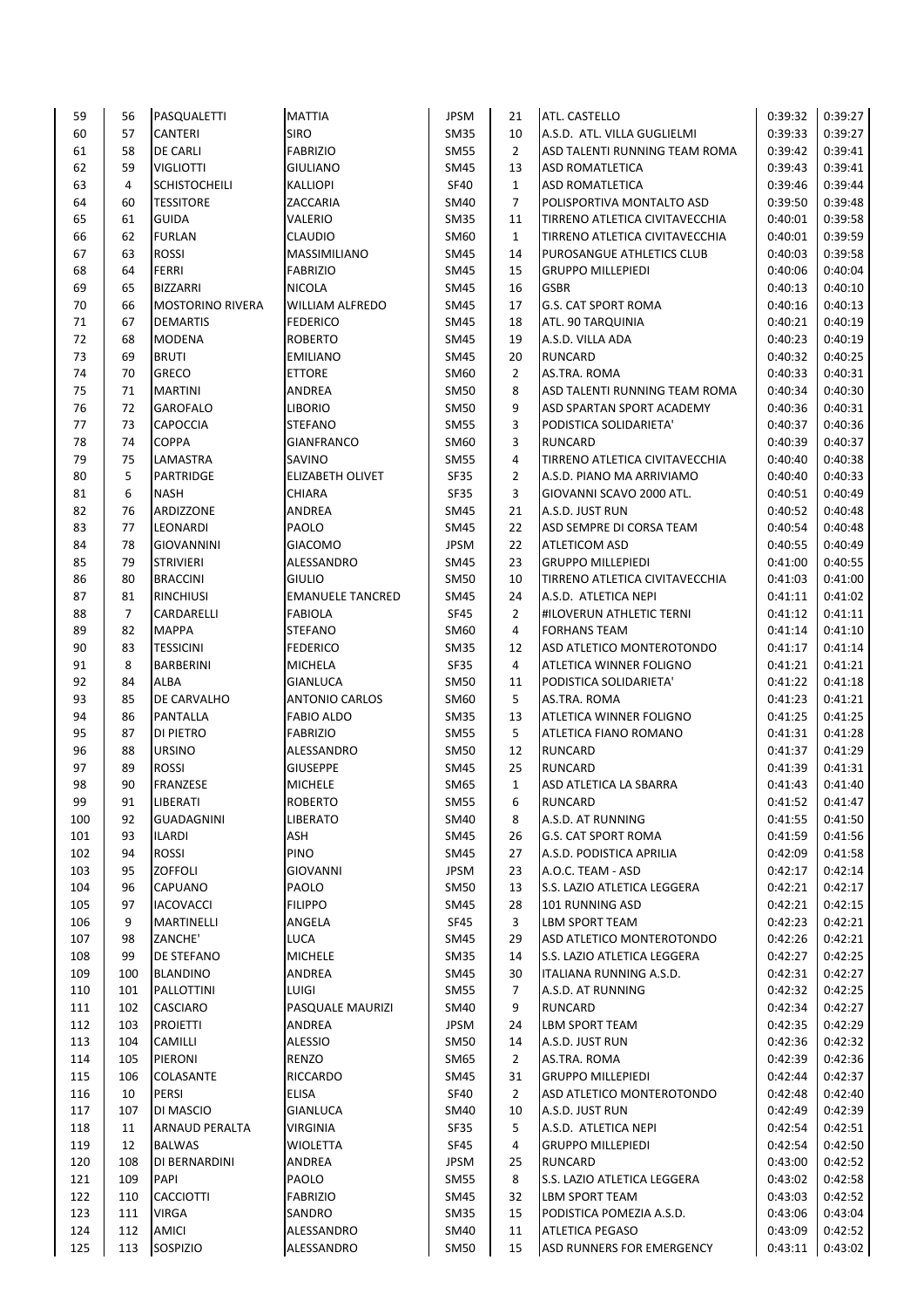| 126 | 114 | <b>SALVATORE</b>     | <b>FELICE</b>       | SM45                       | 33             | A.S.D. JUST RUN                | 0:43:15 | 0:43:06            |
|-----|-----|----------------------|---------------------|----------------------------|----------------|--------------------------------|---------|--------------------|
| 127 | 115 | <b>FALABELLA</b>     | <b>FABRIZIO</b>     | SM55                       | 9              | <b>GRUPPO MILLEPIEDI</b>       | 0:43:21 | 0:43:21            |
| 128 | 116 | <b>RAMPOGNA</b>      | <b>MARCO</b>        | SM60                       | 6              | MARATHON ROMA CASTELFUSANO     | 0:43:23 | 0:43:13            |
| 129 | 117 | <b>BAROCCI</b>       | <b>MASSIMILIANO</b> | <b>SM50</b>                | 16             | ASD TALENTI RUNNING TEAM ROMA  | 0:43:35 | 0:43:30            |
| 130 | 13  | <b>VELCANI</b>       | <b>MARTINA</b>      | <b>JPSF</b>                | $\overline{2}$ | <b>GRUPPO MILLEPIEDI</b>       | 0:43:36 | 0:43:36            |
| 131 | 118 | <b>GOTTI</b>         | STEFANO             | <b>JPSM</b>                | 26             | <b>RUNCARD</b>                 | 0:43:43 | 0:43:37            |
| 132 | 119 | DI COSIMO            | <b>MICHELE</b>      | <b>SM35</b>                | 16             | <b>RUNCARD</b>                 | 0:43:57 | 0:43:57            |
| 133 | 120 | <b>CAPPELLI</b>      | ANDREA              | SM40                       | 12             | <b>RUNCARD</b>                 | 0:44:01 | 0:43:50            |
| 134 | 121 | <b>ASHKRE</b>        | <b>AMDEHUN AYEL</b> | <b>SM50</b>                | 17             | G.S. CAT SPORT ROMA            | 0:44:04 | 0:44:02            |
| 135 | 122 | <b>NARDI</b>         | LONGINO             | SM45                       | 34             | <b>RUNCARD</b>                 | 0:44:07 | 0:43:57            |
| 136 | 14  | BERARDINELLI         | LOREDANA            | SF50                       | $\mathbf{1}$   | <b>GSBR</b>                    | 0:44:08 | 0:44:04            |
| 137 | 123 | PARAVANO             | <b>ELIO</b>         | <b>SM50</b>                | 18             | PUROSANGUE ATHLETICS CLUB      | 0:44:09 | 0:44:03            |
| 138 | 124 | FRANCAVILLA          | <b>SERGIO</b>       | <b>SM45</b>                | 35             | <b>RUN &amp; SMILE ASD</b>     | 0:44:10 | 0:44:01            |
| 139 | 125 | <b>CORSI</b>         | ANDREA              | <b>JPSM</b>                | 27             | <b>RUNCARD</b>                 | 0:44:13 | 0:44:10            |
| 140 | 15  | <b>PROCACCI</b>      | <b>ROBERTA</b>      | <b>SF35</b>                | 6              | A.S.D. ATLETICA NEPI           | 0:44:21 | 0:44:14            |
| 141 | 126 | PALLOTTA             | CARMINE             | <b>SM50</b>                | 19             | <b>G.S. ATHLOS MATERA</b>      | 0:44:24 | 0:44:17            |
| 142 | 127 | <b>ARCIUOLO</b>      | <b>GIANLUCA</b>     | SM40                       | 13             | <b>GSBR</b>                    | 0:44:29 | 0:44:26            |
| 143 | 128 | <b>BRACCINI</b>      | <b>GIANLUCA</b>     | <b>SM50</b>                | 20             | <b>RUNCARD</b>                 | 0:44:30 | 0:44:26            |
| 144 | 129 | <b>CORTESE</b>       | <b>MAURIZIO</b>     | <b>SM55</b>                | 10             | <b>RUN &amp; SMILE ASD</b>     | 0:44:34 | 0:44:16            |
| 145 | 130 | <b>TRUCCHIA</b>      | <b>STEFANO</b>      | SM65                       | 3              | A.S. ATL. ROCCA DI PAPA        | 0:44:35 | 0:44:32            |
| 146 | 131 | LISI                 | <b>CLAUDIO</b>      | <b>SM50</b>                | 21             | ATLETICA FIANO ROMANO          | 0:44:37 | 0:44:31            |
| 147 | 132 | <b>TAROZZI</b>       | PAOLO               | SM45                       | 36             | PODISTICA SOLIDARIETA'         | 0:44:38 | 0:44:35            |
| 148 | 133 | <b>MANGIERI</b>      | <b>FRANCESCO</b>    | SM60                       | $\overline{7}$ | <b>G.S. ATHLOS MATERA</b>      | 0:44:43 | 0:44:36            |
| 149 | 134 | CALONI               | <b>ROBERTO</b>      | SM65                       | 4              | ASD TALENTI RUNNING TEAM ROMA  | 0:44:44 | 0:44:39            |
| 150 | 135 | <b>BELLOMI</b>       | <b>STEFANO</b>      | SM40                       | 14             | <b>RUNCARD</b>                 | 0:44:50 | 0:44:46            |
| 151 | 136 | <b>GENNARINI</b>     | <b>CLAUDIO</b>      | <b>SM55</b>                | 11             | PODISTICA SOLIDARIETA'         | 0:45:03 | 0:44:56            |
| 152 | 137 | <b>FLORE</b>         | <b>EMILIANO</b>     | SM45                       | 37             | <b>GRUPPO MILLEPIEDI</b>       | 0:45:05 | 0:45:00            |
| 153 | 16  | <b>PIGNOTTI</b>      | <b>ELEONORA</b>     | <b>JPSF</b>                | 3              | ATL. AVIS S.BENEDETTO DEL TR.  | 0:45:05 | 0:44:58            |
| 154 | 138 | <b>LUCIDI</b>        | <b>FABRIZIO</b>     | <b>SM45</b>                | 38             | <b>GSBR</b>                    | 0:45:15 | 0:45:08            |
| 155 | 139 | <b>LIONETTI</b>      | ALESSANDRO          | SM45                       | 39             | LBM SPORT TEAM                 | 0:45:21 | 0:45:14            |
| 156 | 140 | <b>COCCHI</b>        | <b>GIOELE</b>       | <b>SM35</b>                | 17             | <b>GRUPPO MILLEPIEDI</b>       | 0:45:44 | 0:45:36            |
| 157 | 141 | <b>CAPUTO</b>        | <b>FRANCESCO</b>    | <b>SM55</b>                | 12             | ASD TALENTI RUNNING TEAM ROMA  | 0:45:51 | 0:45:45            |
| 158 | 142 | <b>FORNARI</b>       | <b>FABRIZIO</b>     | SM50                       | 22             | <b>GRUPPO MILLEPIEDI</b>       | 0:45:54 | 0:45:44            |
| 159 | 143 | <b>TANZILLO</b>      | RAFFAELE            | <b>SM45</b>                | 40             | <b>GSBR</b>                    | 0:46:03 | 0:45:55            |
| 160 | 144 | <b>DE CARIS</b>      | <b>DANIELE</b>      | SM40                       | 15             | FORUM SPORT CENTER SSD SRL     | 0:46:04 | 0:45:49            |
| 161 | 17  | <b>OSTINI</b>        | <b>FLAVIA</b>       | <b>SF40</b>                | 3              | <b>GRUPPO MILLEPIEDI</b>       | 0:46:08 | 0:46:01            |
| 162 | 145 | <b>MARCELLINI</b>    | <b>MARCELLO</b>     | SM60                       | 8              | SABINA MARATHON CLUB           | 0:46:11 | 0:46:06            |
| 163 | 146 | <b>DIAZ TRONCOSO</b> | <b>IVAN ESTEBAN</b> | <b>SM50</b>                | 23             | <b>RUNCARD</b>                 | 0:46:13 | 0:46:01            |
| 164 | 147 | <b>INGHELMANN</b>    | <b>RICCARDO</b>     |                            | 41             | PODISTICA SOLIDARIETA'         | 0:46:13 | 0:46:05            |
|     |     |                      |                     | SM45                       |                |                                |         |                    |
| 165 | 148 | SAUZZI               | <b>PATRIZIO</b>     | <b>SM55</b><br><b>SM50</b> | 13             | A.S.D. PIANO MA ARRIVIAMO      | 0:46:18 | 0:46:10<br>0:46:10 |
| 166 | 149 | <b>IAQUINTA</b>      | <b>MASSIMO</b>      |                            | 24             | A.S.D. ATL. VILLA GUGLIELMI    | 0:46:29 |                    |
| 167 | 150 | DI MARCELLO          | <b>BERARDO</b>      | $SM70+$                    | 1              | ATLETICA FIANO ROMANO          | 0:46:35 | 0:46:31            |
| 168 | 151 | <b>BATTAGLIA</b>     | <b>MAURIZIO</b>     | SM60                       | 9              | <b>TENNIS CLUB PARIOLI</b>     | 0:46:36 | 0:46:31            |
| 169 | 152 | <b>CELOZZI</b>       | <b>MAURIZIO</b>     | <b>SM45</b>                | 42             | <b>ATLETICA FIANO ROMANO</b>   | 0:46:39 | 0:46:33            |
| 170 | 18  | <b>APPETITO</b>      | <b>CLAUDIA</b>      | <b>SF45</b>                | 5              | A.S.D. PODISTICA VEIO          | 0:46:40 | 0:46:33            |
| 171 | 19  | <b>GUERRINI</b>      | <b>FRANCESCA</b>    | SF50                       | $\overline{2}$ | ASD ATLETICA SANTA MARINELLA   | 0:46:45 | 0:46:42            |
| 172 | 20  | <b>CISTRIANI</b>     | ANGELA              | <b>SF40</b>                | 4              | A.S.D. MEDITERRANEA            | 0:46:53 | 0:46:48            |
| 173 | 21  | PEZZATINI            | CLAUDIA             | <b>SF45</b>                | 6              | RUN & SMILE ASD                | 0:46:56 | 0:46:38            |
| 174 | 153 | PALMUCCI             | <b>RICCARDO</b>     | SM60                       | 10             | <b>GSBR</b>                    | 0:46:58 | 0:46:49            |
| 175 | 154 | <b>MESSINA</b>       | PAOLO               | SM60                       | 11             | AS.TRA. ROMA                   | 0:47:11 | 0:47:07            |
| 176 | 155 | <b>LAUDATO</b>       | <b>ROSARIO</b>      | SM40                       | 16             | <b>RUNCARD</b>                 | 0:47:13 | 0:47:05            |
| 177 | 156 | <b>MINICUCI</b>      | <b>PIETRO</b>       | SM50                       | 25             | <b>RUNCARD</b>                 | 0:47:29 | 0:47:23            |
| 178 | 157 | <b>CURCI</b>         | <b>FRANCESCO</b>    | <b>JPSM</b>                | 28             | A.S.D. ACSI ITALIA ATLETICA    | 0:47:30 | 0:47:17            |
| 179 | 158 | <b>MUCI</b>          | <b>GREGORIO</b>     | SM45                       | 43             | A.S.D. PODISTICA VEIO          | 0:47:34 | 0:47:19            |
| 180 | 159 | <b>BISWAL</b>        | DEBAPRIYA           | SM40                       | 17             | <b>RUNCARD</b>                 | 0:47:35 | 0:47:27            |
| 181 | 160 | <b>FERDINANDI</b>    | <b>ROBERTO</b>      | SM60                       | 12             | <b>TIVOLI MARATHON</b>         | 0:47:44 | 0:47:38            |
| 182 | 22  | PATELLI              | <b>ANNA</b>         | SF60                       | $\mathbf{1}$   | ASD LAZIO OLIMPIA RUNNERS TEAM | 0:47:46 | 0:47:41            |
| 183 | 161 | <b>DE SANTIS</b>     | STEFANO             | <b>SM35</b>                | 18             | <b>G.S. CAT SPORT ROMA</b>     | 0:47:57 | 0:47:38            |
| 184 | 162 | <b>VENUTI</b>        | <b>MANUEL</b>       | <b>SM35</b>                | 19             | AS.TRA. ROMA                   | 0:48:00 | 0:47:46            |
| 185 | 23  | DEI                  | <b>RACHELE</b>      | SF40                       | 5              | A.S.D. ATLETICA NEPI           | 0:48:00 | 0:47:50            |
| 186 | 163 | LO CALZO             | ANTONELLO           | <b>SM35</b>                | 20             | LIONS VALLE UFITA              | 0:48:02 | 0:47:38            |
| 187 | 164 | ZINNO                | <b>ANTONIO</b>      | SM50                       | 26             | PODISTICA SOLIDARIETA'         | 0:48:23 | 0:48:14            |
| 188 | 165 | <b>DOGANIERO</b>     | <b>ROCCO</b>        | SM55                       | 14             | RUNCARD                        | 0:48:29 | 0:48:24            |
| 189 | 166 | <b>CINTIOLI</b>      | <b>ROBERTO</b>      | SM65                       | 5              | <b>GRUPPO MILLEPIEDI</b>       | 0:48:42 | 0:48:30            |
| 190 | 167 | <b>LUCCHESE</b>      | <b>MATTEO</b>       | <b>SM40</b>                | 18             | A.S.D. PODISTICA VEIO          | 0:48:46 | 0:48:30            |
| 191 | 168 | <b>ARRIGO</b>        | <b>GIOVANNI</b>     | <b>JPSM</b>                | 29             | <b>RUNCARD</b>                 | 0:48:47 | 0:48:43            |
| 192 | 169 | <b>BELLISI</b>       | <b>MAURIZIO</b>     | SM70+                      | $\overline{2}$ | MARATHON ROMA CASTELFUSANO     | 0:49:00 | 0:48:49            |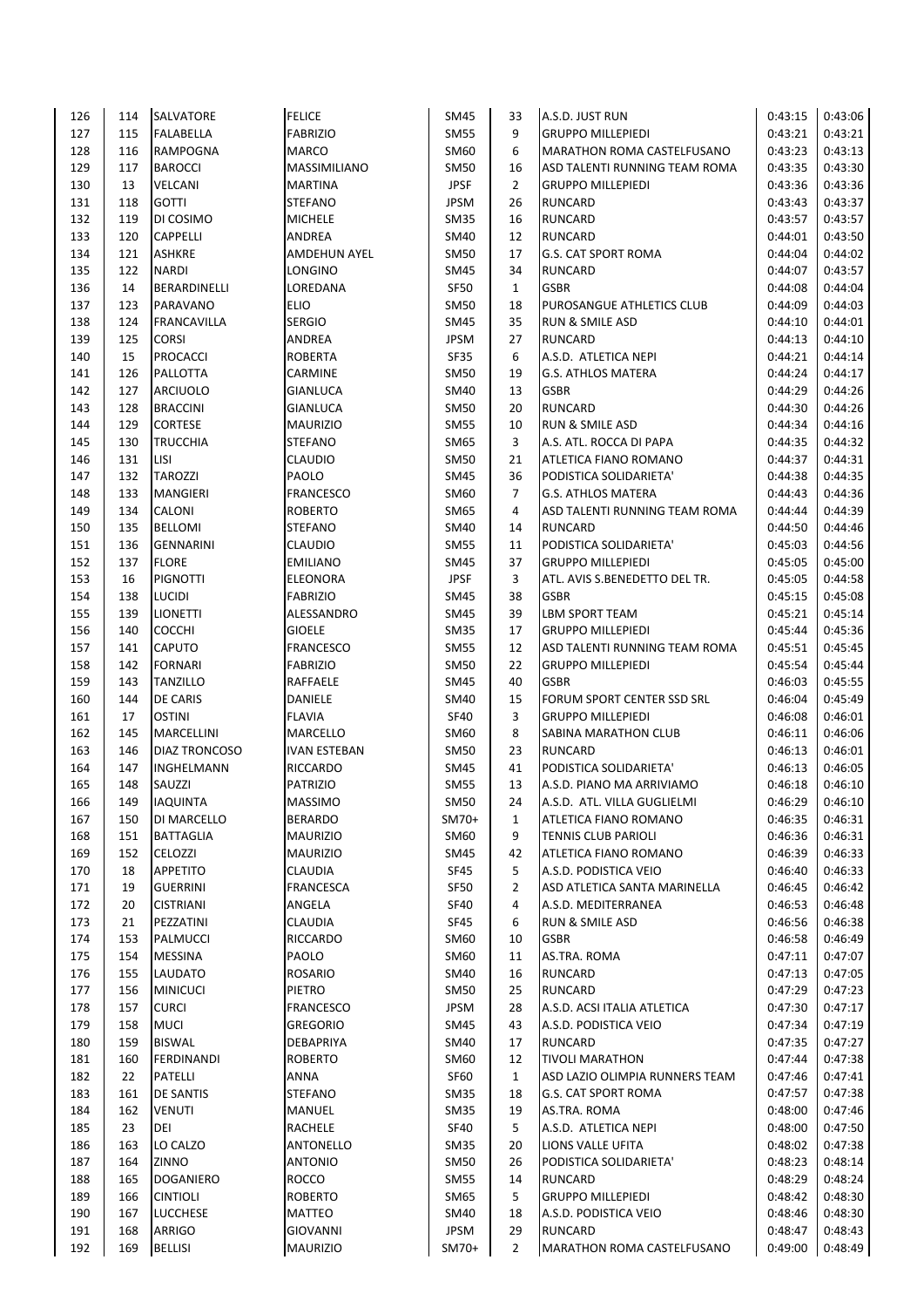| 193        | 24       | <b>DE SIMONE</b>       | <b>ARIANNA</b>                    | <b>JPSF</b>         | 4                    | <b>LBM SPORT TEAM</b>                            | 0:49:11            | 0:48:50            |
|------------|----------|------------------------|-----------------------------------|---------------------|----------------------|--------------------------------------------------|--------------------|--------------------|
| 194        | 170      | <b>LUCCHINI</b>        | NICCOLO'                          | JPSM                | 30                   | A.S.D. MEDITERRANEA                              | 0:49:19            | 0:49:08            |
| 195        | 171      | <b>NOVELLI</b>         | <b>ALBERTO</b>                    | <b>SM50</b>         | 27                   | AS.TRA. ROMA                                     | 0:49:20            | 0:49:06            |
| 196        | 172      | <b>BALLANTI</b>        | PIETRO                            | SM65                | 6                    | RUNNERS CANINO ASD                               | 0:49:29            | 0:49:17            |
| 197        | 25       | DE CESARE              | <b>DEBORA</b>                     | <b>SF50</b>         | 3                    | CALCATERRA SPORT ASD                             | 0:49:29            | 0:49:22            |
| 198        | 173      | PICCIRILLO             | <b>GIAN FELICE</b>                | SM40                | 19                   | A.S.D. PIANO MA ARRIVIAMO                        | 0:49:30            | 0:49:17            |
| 199        | 26       | <b>CRUZ DO SOCORRO</b> | RAMILDES                          | <b>SF50</b>         | 4                    | AS.TRA. ROMA                                     | 0:49:52            | 0:49:49            |
| 200        | 174      | <b>MEUCCI</b>          | <b>MARCO</b>                      | SM55                | 15                   | <b>GRUPPO MILLEPIEDI</b>                         | 0:49:56            | 0:49:44            |
| 201        | 27       | <b>MASSI</b>           | <b>RITA</b>                       | <b>SF50</b>         | 5                    | <b>GRUPPO MILLEPIEDI</b>                         | 0:50:05            | 0:50:02            |
| 202        | 28       | ZABRAUTANU             | MIHAELA VICTORIA                  | <b>SF35</b>         | $\overline{7}$       | ASD TALENTI RUNNING TEAM ROMA                    | 0:50:09            | 0:49:58            |
| 203        | 175      | <b>PASCUCCI</b>        | ALESSANDRO                        | SM60                | 13                   | PODISTICA SOLIDARIETA'                           | 0:50:11            | 0:50:09            |
| 204        | 29       | SALVINI                | <b>MARINA</b>                     | <b>SF50</b>         | 6                    | AS.TRA. ROMA                                     | 0:50:11            | 0:50:02            |
| 205        | 30       | <b>CORONA</b>          | ARIANNA                           | <b>SF35</b>         | 8                    | LBM SPORT TEAM                                   | 0:50:14            | 0:49:54            |
| 206        | 176      | <b>FANELLA</b>         | <b>MARCO</b>                      | SM40                | 20                   | <b>LBM SPORT TEAM</b>                            | 0:50:15            | 0:49:54            |
| 207        | 177      | <b>LONGO</b>           | <b>STEFANO</b>                    | <b>SM50</b>         | 28                   | A.S.D. MEDITERRANEA                              | 0:50:17            | 0:50:10            |
| 208        | 178      | <b>GATTULLI</b>        | CARLO                             | SM35                | 21                   | <b>RUNCARD</b>                                   | 0:50:25            | 0:50:12            |
| 209        | 31       | <b>CUCCU</b>           | <b>GIORGIA</b>                    | <b>SF45</b>         | 7                    | <b>GRUPPO MILLEPIEDI</b>                         | 0:50:27            | 0:50:22            |
| 210        | 179      | <b>DI BERARDINO</b>    | <b>MARCELLO</b>                   | <b>SM50</b>         | 29                   | LBM SPORT TEAM                                   | 0:50:28            | 0:50:19            |
| 211        | 180      | <b>COLARIETI</b>       | <b>MASSIMILIANO</b>               | <b>SM50</b>         | 30                   | <b>TORRICE RUNNERS</b>                           | 0:50:31            | 0:50:13            |
| 212        | 32       | <b>AGULLI</b>          | <b>MARIA ANTONIETTA</b>           | <b>SF40</b>         | 6                    | 6 IN MOVIMENTO A.S.D.                            | 0:50:34            | 0:50:26            |
| 213        | 181      | <b>ROMITI</b>          | <b>MASSIMO</b>                    | SM55                | 16                   | <b>DUE PONTI SRL</b>                             | 0:50:40            | 0:50:29            |
| 214        | 182      | <b>STAMPA</b>          | <b>GIORGIO</b>                    | <b>SM50</b>         | 31                   | AS.TRA. ROMA                                     | 0:50:51            | 0:50:35            |
| 215        | 183      | <b>DRIUSSI</b>         | <b>LUIGINO</b>                    | SM60                | 14                   | <b>ATLETICA PEGASO</b>                           | 0:50:53            | 0:50:41            |
| 216        | 184      | <b>ROMITI</b>          | <b>GIUSEPPE</b>                   | SM50                | 32                   | TIRRENO ATLETICA CIVITAVECCHIA                   | 0:51:00            | 0:50:54            |
| 217        | 185      | LA MONTAGNA            | <b>CLEMENTE</b>                   | SM60                | 15                   | <b>GRUPPO MILLEPIEDI</b>                         | 0:51:09            | 0:51:00            |
| 218        | 33       | LEARDI                 | <b>DESIRE</b>                     | <b>SF45</b>         | 8                    | <b>RUNCARD</b>                                   | 0:51:13            | 0:51:02            |
| 219        | 186      | <b>FUSCO</b>           | <b>LIBERATO</b>                   | SM50                | 33                   | PODISTICA SOLIDARIETA'                           | 0:51:14            | 0:51:08            |
| 220        | 187      | <b>SIRTOLI</b>         | <b>PIERGIORGIO</b>                | <b>SM50</b>         | 34                   | <b>RUN &amp; SMILE ASD</b>                       | 0:51:18            | 0:51:10            |
| 221        | 188      | <b>CORRADI</b>         | <b>AUGUSTO</b>                    | SM60                | 16                   | <b>GRUPPO MILLEPIEDI</b>                         | 0:51:19            | 0:51:09            |
| 222        | 34       | <b>RUFFA</b>           | <b>FRANCESCA</b>                  | <b>SF45</b>         | 9                    | FORUM SPORT CENTER SSD SRL                       | 0:51:19            | 0:51:05            |
| 223        | 189      | <b>VENTURINO</b>       | <b>ALESSIO</b>                    | SM45                | 44                   | A.S.D. PODISTICA VEIO                            | 0:51:22            | 0:51:07            |
| 224        | 35       | <b>GOVERNATORI</b>     | GIOVANNA                          | <b>SF45</b>         | 10                   | POLISPORTIVA MONTALTO ASD                        | 0:51:23            | 0:51:17            |
| 225        | 190      | <b>FALCHI</b>          | ALESSANDRO                        | SM50                | 35                   | ASD SPARTAN SPORT ACADEMY                        | 0:51:41            | 0:51:38            |
| 226        | 191      | <b>GAVIOLI</b>         | <b>GIULIANO</b>                   | <b>SM50</b>         | 36                   | A.S.D. ATL. VILLA GUGLIELMI                      | 0:51:47            | 0:51:28            |
| 227        | 192      | <b>VIRGILI</b>         | LAMBERTO                          | <b>SM55</b>         | 17                   | S.S. LAZIO ATLETICA LEGGERA                      | 0:52:12            | 0:52:03            |
| 228        | 193      | <b>ISABELLA</b>        | <b>FAUSTO</b>                     | <b>SM50</b>         | 37                   |                                                  | 0:52:18            | 0:52:09            |
| 229        | 194      | <b>FELSANI</b>         | <b>EDOARDO MARIA</b>              | SM60                |                      | AS.TRA. ROMA                                     | 0:52:18            | 0:52:09            |
|            |          |                        |                                   |                     | 17                   | AS.TRA. ROMA                                     |                    |                    |
| 230<br>231 | 195      | <b>POMPILI</b>         | <b>GIOVANNI</b><br><b>DANIELE</b> | SM65<br><b>SM35</b> | $\overline{7}$<br>22 | S.S. LAZIO ATLETICA LEGGERA<br>A.S.D. GO RUNNING | 0:52:24<br>0:52:29 | 0:52:15<br>0:52:23 |
|            | 196      | <b>GRAZIANI</b>        | ROSARIA MARIA RO                  | <b>SF45</b>         |                      |                                                  |                    | 0:52:27            |
| 232<br>233 | 36<br>37 | <b>CALVARUSO</b>       |                                   | <b>SF50</b>         | 11<br>$\overline{7}$ | PODISTICA SOLIDARIETA'<br>IA.S.D. PODISTICA VEIO | 0:52:37<br>0:52:38 | 0:52:23            |
|            |          | <b>CACCIAMANO</b>      | <b>MONICA</b>                     |                     |                      |                                                  |                    | 0:52:34            |
| 234        | 38       | <b>FERRANTINI</b>      | SEVERINA                          | SF60                | 2                    | <b>GRUPPO MILLEPIEDI</b>                         | 0:52:38            |                    |
| 235        | 197      | AMELI                  | <b>GIANCARLO</b>                  | SM45                | 45                   | <b>VILLA AURELIA SPORTING CLUB</b>               | 0:52:55            | 0:52:48            |
| 236        | 198      | TIRABASSI              | <b>EMILIO RUGGERO</b>             | <b>SM50</b>         | 38                   | RUNCARD                                          | 0:53:26            | 0:53:14            |
| 237        | 39       | <b>TOLONE</b>          | <b>ISABELLA</b>                   | <b>SF40</b>         | 7                    | <b>RUNCARD</b>                                   | 0:53:33            | 0:53:26            |
| 238        | 199      | <b>LORUSSO</b>         | <b>MAURO</b>                      | SM65                | 8                    | TIRRENO ATLETICA CIVITAVECCHIA                   | 0:53:38            | 0:53:34            |
| 239        | 40       | <b>MARTINO</b>         | <b>MARIA</b>                      | SF60                | 3                    | A.S.D. MEDITERRANEA                              | 0:53:42            | 0:53:36            |
| 240        | 200      | <b>PAONE</b>           | <b>GIANNI</b>                     | SM70+               | 3                    | PODISTICA SOLIDARIETA'                           | 0:53:56            | 0:53:51            |
| 241        | 41       | <b>MANCINELLI</b>      | LAURA                             | SF50                | 8                    | S.S. LAZIO ATLETICA LEGGERA                      | 0:54:00            | 0:53:47            |
| 242        | 42       | <b>RONCHETTI</b>       | VALENTINA                         | SF40                | 8                    | A.S.D. PODISTICA VEIO                            | 0:54:01            | 0:53:46            |
| 243        | 201      | ANTICOLI               | LIVIO                             | SM40                | 21                   | FORUM SPORT CENTER SSD SRL                       | 0:54:03            | 0:53:48            |
| 244        | 43       | ARTEAGA                | <b>MARIA MARIELA</b>              | SF40                | 9                    | ASD ATLETICO MONTEROTONDO                        | 0:54:16            | 0:54:08            |
| 245        | 202      | <b>GORI</b>            | <b>FRANCESCO</b>                  | SM40                | 22                   | FORUM SPORT CENTER SSD SRL                       | 0:54:25            | 0:54:10            |
| 246        | 44       | <b>CIARLI</b>          | <b>MONICA</b>                     | <b>SF55</b>         | $\mathbf{1}$         | AS.TRA. ROMA                                     | 0:54:32            | 0:54:16            |
| 247        | 45       | CARDARELLI             | VALERIA                           | SF35                | 9                    | <b>ATLETICA PEGASO</b>                           | 0:54:43            | 0:54:26            |
| 248        | 46       | <b>GERARDI</b>         | SIMONETTA                         | SF65+               | 1                    | A.S.D. MEDITERRANEA                              | 0:54:45            | 0:54:33            |
| 249        | 47       | D'ASCENZO              | <b>SIMONA</b>                     | SF40                | 10                   | <b>RUNCARD</b>                                   | 0:55:18            | 0:55:06            |
| 250        | 203      | LIZZANI                | <b>FABRIZIO</b>                   | SM55                | 18                   | PODISTICA SOLIDARIETA'                           | 0:55:35            | 0:55:24            |
| 251        | 48       | <b>ALIMENTI</b>        | <b>FRANCESCA</b>                  | SF55                | 2                    | PODISTICA SOLIDARIETA'                           | 0:55:35            | 0:55:24            |
| 252        | 204      | <b>DEL BIANCO</b>      | <b>ROBERTO</b>                    | <b>SM50</b>         | 39                   | <b>RUNCARD</b>                                   | 0:55:43            | 0:55:29            |
| 253        | 49       | PRIORESCHI             | PATRIZIA                          | <b>SF55</b>         | 3                    | A.S.D. PODISTICA VEIO                            | 0:56:12            | 0:55:58            |
| 254        | 205      | <b>CARBONARO</b>       | GIORGIO                           | SM65                | 9                    | A.S.D. ATL. VILLA GUGLIELMI                      | 0:56:25            | 0:56:12            |
| 255        | 206      | MATTIACCI              | MASSIMILIANO                      | SM50                | 40                   | A.S.D. PIANO MA ARRIVIAMO                        | 0:56:25            | 0:56:06            |
| 256        | 207      | <b>GEMELLI</b>         | LUCA                              | SM45                | 46                   | A.S.D. PIANO MA ARRIVIAMO                        | 0:56:25            | 0:56:06            |
| 257        | 208      | RAGUZZINI              | PAOLO                             | SM60                | 18                   | A.S.D. PODISTICA VEIO                            | 0:56:28            | 0:56:13            |
| 258        | 209      | <b>ESPOSITO</b>        | <b>LUCIANO</b>                    | SM55                | 19                   | <b>GRUPPO MILLEPIEDI</b>                         | 0:56:30            | 0:56:27            |
| 259        | 50       | <b>STRANO</b>          | SABRINA                           | SF50                | 9                    | LBM SPORT TEAM                                   | 0:56:39            | 0:56:30            |
|            |          |                        |                                   |                     |                      |                                                  |                    |                    |